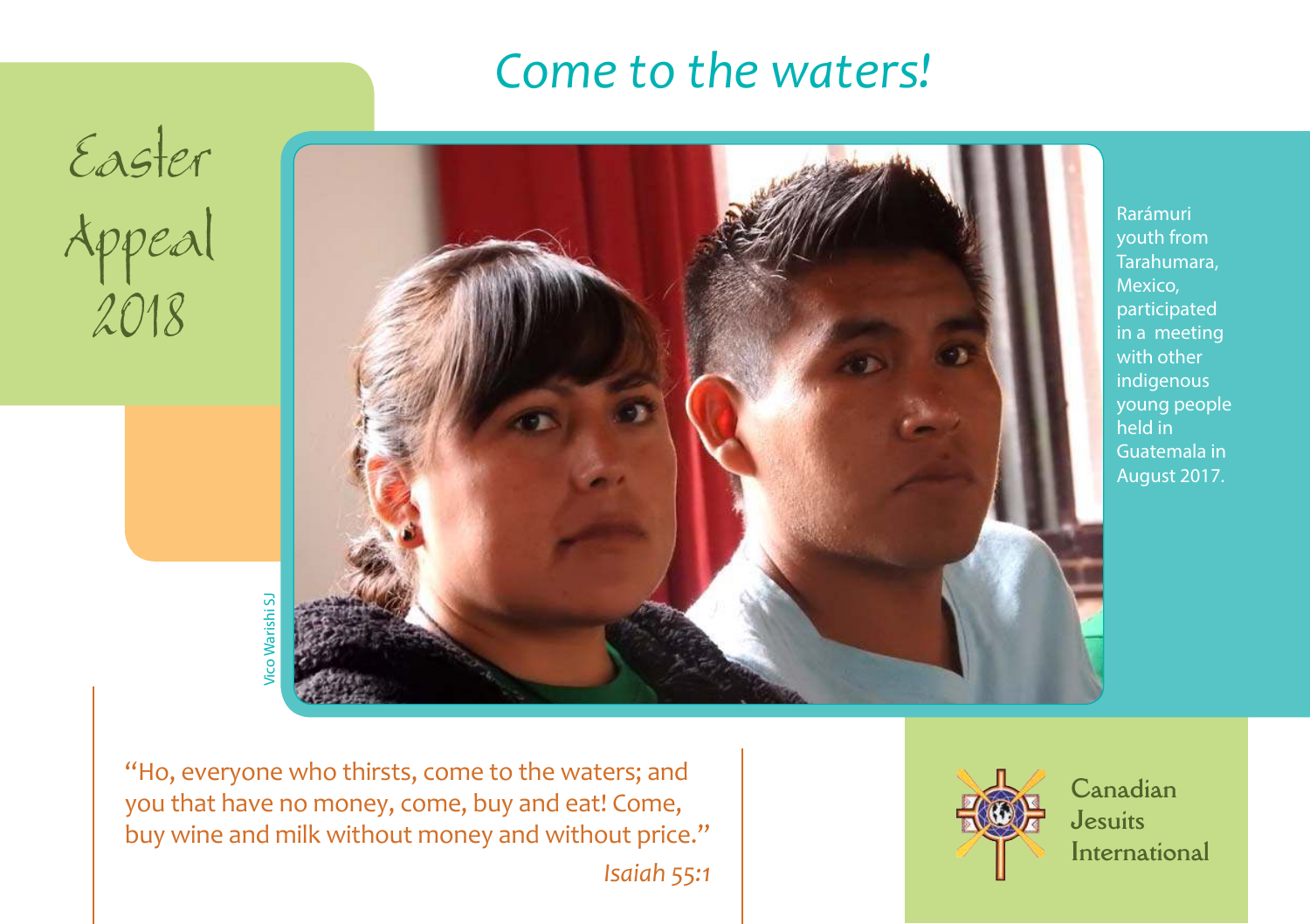**LATIN AMERICA:**<br>
Life. Through the prophet Isaiah, God invites<br>
Solidarity with indigenous youth<br>
Solidarity with indigenous youth aster is a time of hope, full of the promise of everyone who thirsts to "come to the waters," to experience the gift of abundant life. For young people with a whole life ahead of them this is especially good news.

Yet many young people today face enormous obstacles. Their future is anything but promising. Poverty, conflict, disease, hunger, exploitation and lack of opportunity have stripped away almost all hope for an abundant life.

Pope Francis has chosen the accompaniment of youth as a focus for 2018. He urges us to walk with young people as they set out on the journey of life. We can do so by ensuring their basic human rights: a safe and healthy environment, education, tools for employment, a world that is less polluted and violent and more loving and just. We can make real the Easter promise of abundant life.

Canadian Jesuits International supports young people through its projects. Help us give them abundant life!

The Network of Solidarity with Indigenous<br>Peoples is supported by ten Jesuit Peoples is supported by ten Jesuit provinces in Latin America, and also by CJI. Recently the network decided to hold regional meetings of indigenous youth to promote indigenous culture, encourage autonomy and strengthen the capacity of young people for leadership and social justice.

In August 2017 indigenous youth met in Guatemala. Young people from the Rarámuri, Tzeltal, Ch'ol, Zoque, Miskito and Maya first nations gathered together from the Mesoamerica region to celebrate, build community, share knowledge and plan for the future. Arrangements for further regional meetings are now underway, as well as possible participation by indigenous youth from Canada.

Please support the dignity and growth of indigenous youth in Latin America this Easter!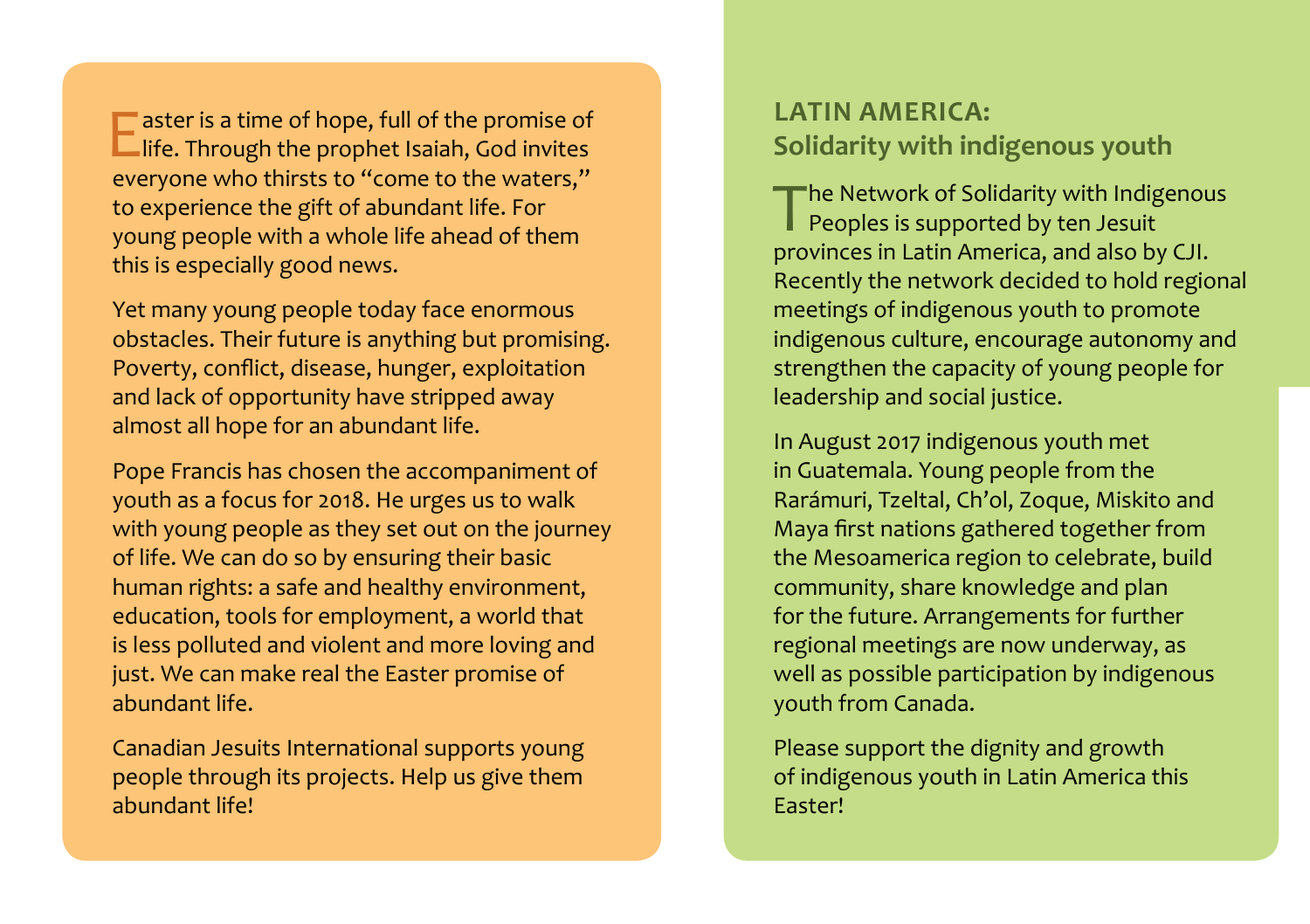In offering light, Claudio commits indigenous





A young patient is examined in the JRS pediatric clinic in Aleppo.

These projects are only two examples of the work that CJI supports with young people<br>For others, please call us or visit our website. hese projects are only two examples of the work that CJI supports with young people.

### **SYRIA: Healthcare for young people displaced by war**

Young people inside Syria face enormous physical<br>and psychological trauma and many have urgent and psychological trauma and many have urgent healthcare needs. Public healthcare has been drastically diminished in conflict areas and the little that is available is beyond what people can pay.

Jesuit Refugee Service (JRS) is providing health and psychosocial services to young people and their families both in Aleppo and in an area of east Damascus with a large and diverse population. The work in Aleppo includes a pharmacy, a pediatric clinic for consultations, and offers referrals for surgery and orthotics. In Damascus, JRS provides healthcare for about 500 girls and boys and also has a program for family members with chronic diseases.

Join CJI in giving health and hope to young people in Syria this Easter!